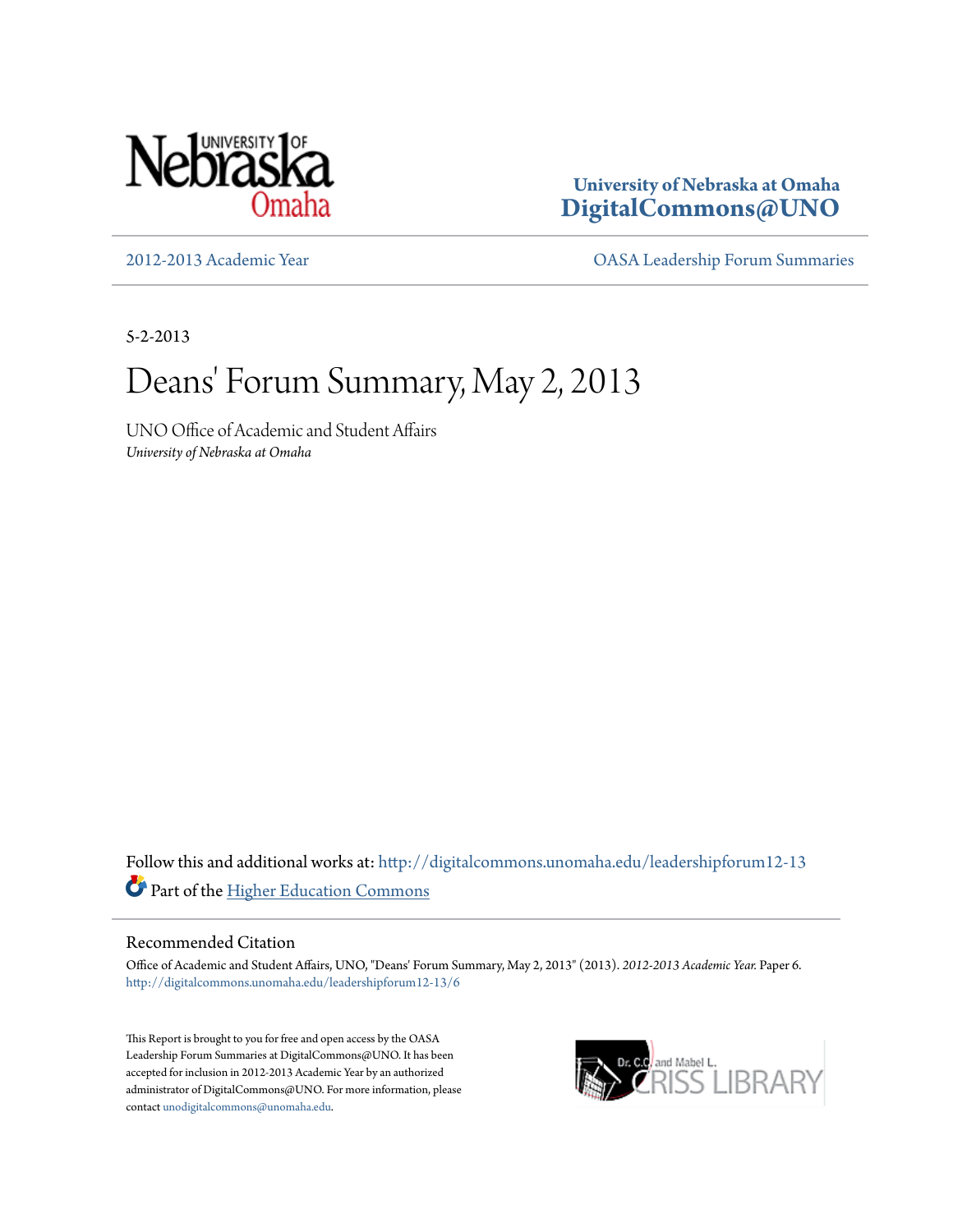

## **DEANS' FORUM SUMMARY May 2, 2013**

## **Attending:** Baker, Barnes, Bartle, Boocker, Conway (for Edick), Goldsberry, Gouttierre, Harland (for Pol), Keel, Morrice, Reed, Shipp, Shorb, Topp, Woods

**Guests:** Matt Schill, Jessica Wolff, Emily Rokisky, Mark Goldsberry

- $\triangleright$  Matt Schill, Senior Associate Director, Records and Registration, provided an overview of the AVOW/Parchment system that manages online transcript requests. The system allows for the transmission of secure electronic transcripts. Additionally, it allows for nearly immediate digital delivery and saves costs related to printing.
- $\triangleright$  Jessica Wolff, Director, Career Services, provided an update on the Academic and Career Development Center. She shared information related to student advising opportunities, changes to facilities, and advisor/student ratios.
- $\triangleright$  Emily Rokisky, Digital Applications & Collections Developer, Criss Library, shared information regarding the capabilities and benefits of the Digital Commons system. The system is UNO's institutional repository. Among other features, Digital Commons provides a network through which works produced at UNO reach a larger international and domestic audience.
- $\triangleright$  Mark Goldsberry, Director, Records and Registration, provided information regarding commencement plans and weather related changes. There was great emphasis placed on preparedness for alternative commencement plans, as weather forecasts did not appear favorable.
- $\triangleright$  Summary of Deans' Forum meeting for April 4, 2013 were approved.
- $\triangleright$  L. Keel Approval requested for the student tech fee proposals and spreadsheet shared reflecting requests. (Keel)
	- Request made that the Dean's revisit the criteria guiding the tech fee proposals. (Ali)
- $\triangleright$  N. Topp shared that UNO's response to the AOIP Systems Appraisal has been submitted.
- $\triangleright$  G. Baker presented update regarding the University communications plan.
	- "Awareness" will be the focus of the 2013-14 campaign.
	- Information regarding upcoming events shared.
	- Expect future web updates and an emerging content management implementation strategy.
	- Plan to provide media training for personnel in summer 2013.
- $\triangleright$  L. Keel shared a spreadsheet on distance education, nonresident tuition rates. Discussion followed regarding proposed changes.
- $\triangleright$  P. Barnes asked for assistance to communicate opportunities for available campus-wide professorships.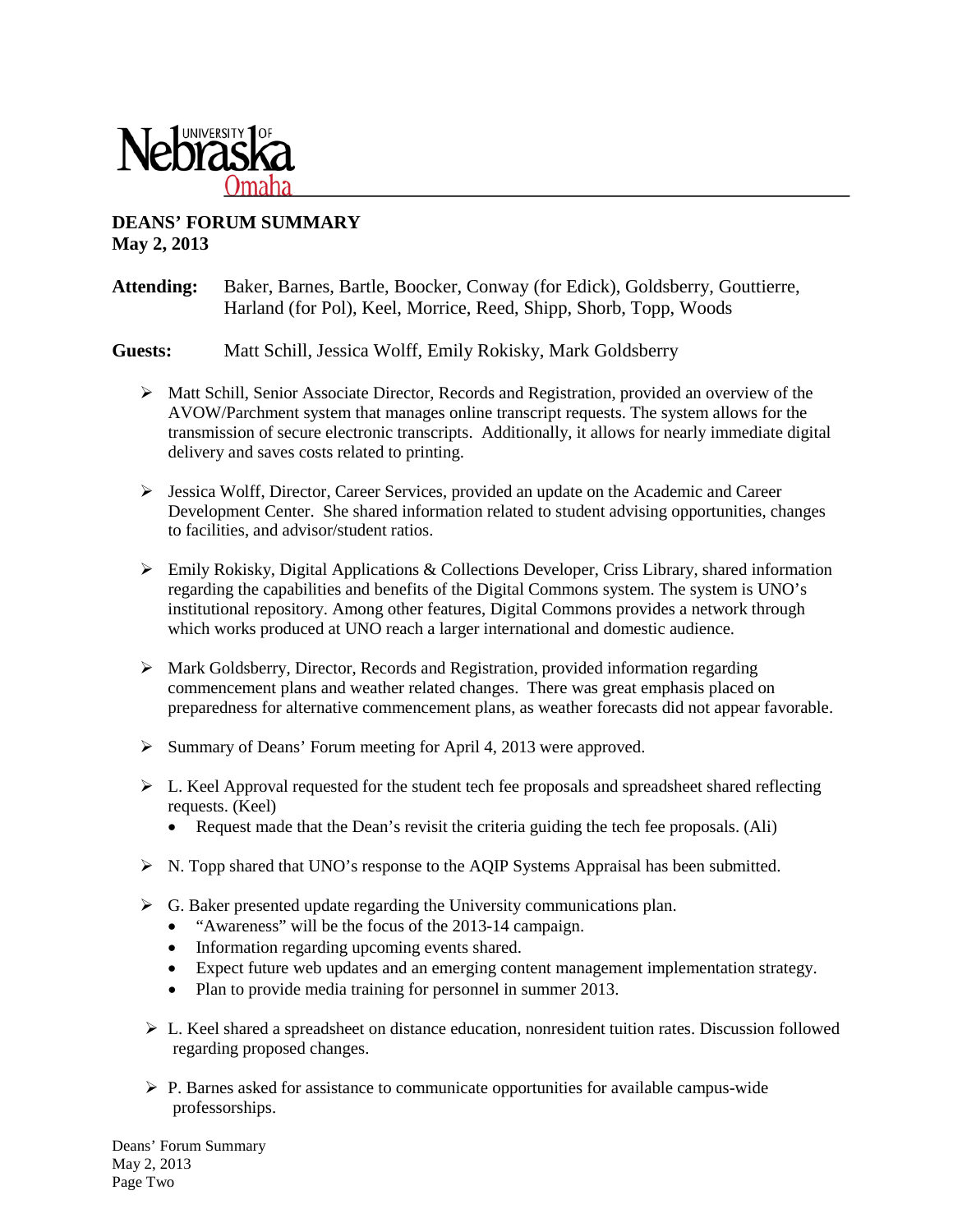- $\triangleright$  Smith-Howell provided information regarding opportunities to meet with Barbara Holland during her upcoming visit.
- $\triangleright$  Update from Academic Affairs including the following Action Items: (Smith-Howell)
	- New concentrations/certificates were proposed:
		- o Minor in ERP (enterprise resource planning) for Business Majors
		- o Minor in Emergency Management
		- o Minor in Fire Service Management
		- o Graduate Certificate in Data Analytics
- $\triangleright$  Update provided on the following Report Items: (Smith-Howell)
	- o Concentration in Intelligence and National Security within the Emergency Management BS degree
	- o Deletion of graduate certificate in Instructional Technology
	- o Name change of Speech major to Communication Studies and merger of Journalism & Broadcasting majors to Journalism and Media Communication
	- o Name change in Minor in Mass Communication to Journalism and Media Communication
	- o Name change of Reading major to Literacy
	- o Deletion of areas of concentration in Learning Disabilities, Math & Science and Technology within Elementary Education
	- o Deletion of areas of concentration in Social Studies and Technology within Secondary Education
	- o Name change in area of concentration from Educational Administration to Educational Leadership
	- o Name change in area concentration in English as a Second Language/English Language Learners to English as a Second Language in both Elementary Education and Secondary Education
	- o Name change in area of concentration in Behavior Disorders to Inclusionary Practices within Elementary Education
	- o Name change/combination in area of concentration in both Math & Science and Technology to Science, Technology, Engineering, Mathematics (STEM) within both Elementary and Secondary Education
- $\triangleright$  B. Reed recognized Neal Grandgenett for the exceptional work he has done to represent UNO in statewide STEM activities.
- $\triangleright$  B. Reed provided comments on anticipated personnel changes in OASA and invited recommendations for open positions.
- $\triangleright$  T. Gouttierre provided information regarding Harold Saunder's visit to campus scheduled May 4, 2013.
- $\triangleright$  L. Harland described plans for Warren Buffett to speak with UNO students at Mammel Hall.
- $\triangleright$  H. Ali shared the retirement plans for Ilze Zigurz, who will be starting phased retirement and will be replaced by Peter Wolcott in the chair role.

Deans' Forum Summary May 2, 2013 Page Three